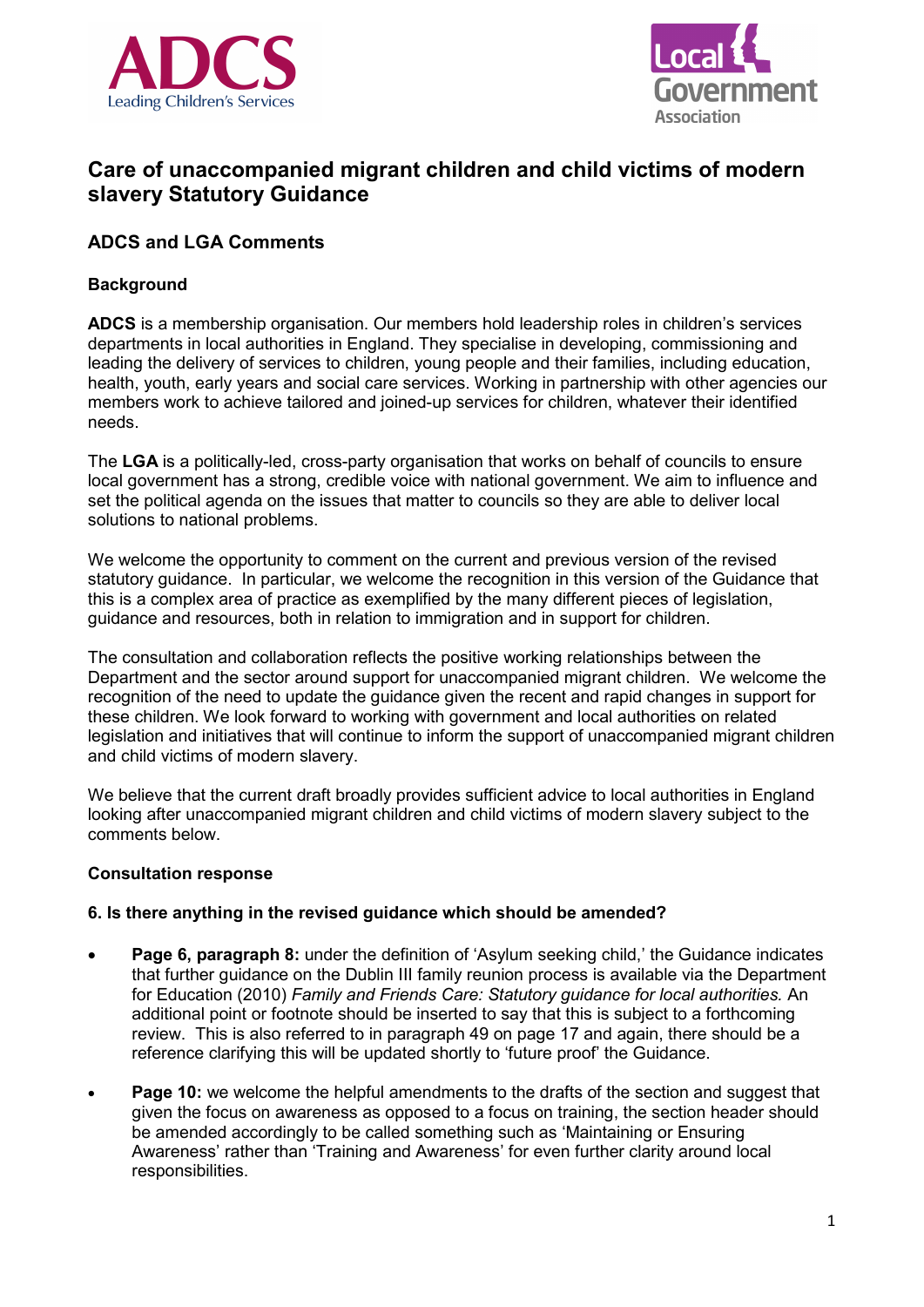



**Paragraph 30, page 12:** the reference to any child who has been groomed and coerced into sexual exploitation should also refer to all forms or exploitation such as criminal activity, forced working, begging etc:

"In addition, whether a child is a potential victim of modern slavery, or not, any child who has been groomed and coerced into sexual *or any form of* exploitation…

• **Page 13, paragraph 32** - the ADCS age assessment guidance should be referred to as 'practice guidance' rather than 'advice and guidance':

> "Further advice and *practice* guidance can be found in the Age Assessment Guidance, published by the Association of Directors of Children's Services in October 2015".

- **Page 15, paragraph 42** this outlines that, "care should be taken and appropriate checks made to ensure that the interpreter is not linked in any way with those who may have been involved in the child's trafficking or exploitation." Providing further examples of expectations around what these 'appropriate checks' should involve could avoid potentially significant levels of activity locally.
- **Page 15, paragraph 39:** the point that, "an assessment with reference, where relevant, to the child's needs as an unaccompanied child victim of modern slavery" should be amended to be, "as an unaccompanied child or an unaccompanied child victim of modern slavery". Either cohort will require an assessment and not just those who have been trafficked or a victim of modern slavery.
- **Page 17, footnote 35:** states that the British Red Cross "does not undertake family tracing on the request of a third party, including the Home Office, local authority children's services or legal representatives". It should be made explicit in the main text that child will need to be advised that s/he needs to undertake this:

Children should also be informed of the family tracing services available *that they can trace their family* through the British Red Cross.

• **Page 17, paragraph 48:** A reference to the support offered by Children and Families Across Borders may be useful here with a footnote: [http://cfab.org.uk/services,](http://cfab.org.uk/services) which does take referrals from local authorities:

> If such contact is being considered, social workers must first discuss the situation with the child's legal representative. *Children and Families Across Borders also can advise on international family reunion <insert footnote>*.

- **Page 19, paragraph 58:** "Involving the child in this way can help them regain a sense of control over their life. It can also help to build the relationships that can form a protective factor, reducing the risk of the child going missing" should be extended to be recognise the complexity of the issue to, "build the relationships, assist in understanding the child's experience, and enhance risk assessments. All of which can provide protective factors that may contribute to reducing the risk of children going missing."
- **Page 20, paragraph 60**: this states that, "specialist accommodation should be considered, for example, in settings that specialise in dealing with child victims of modern slavery". Examples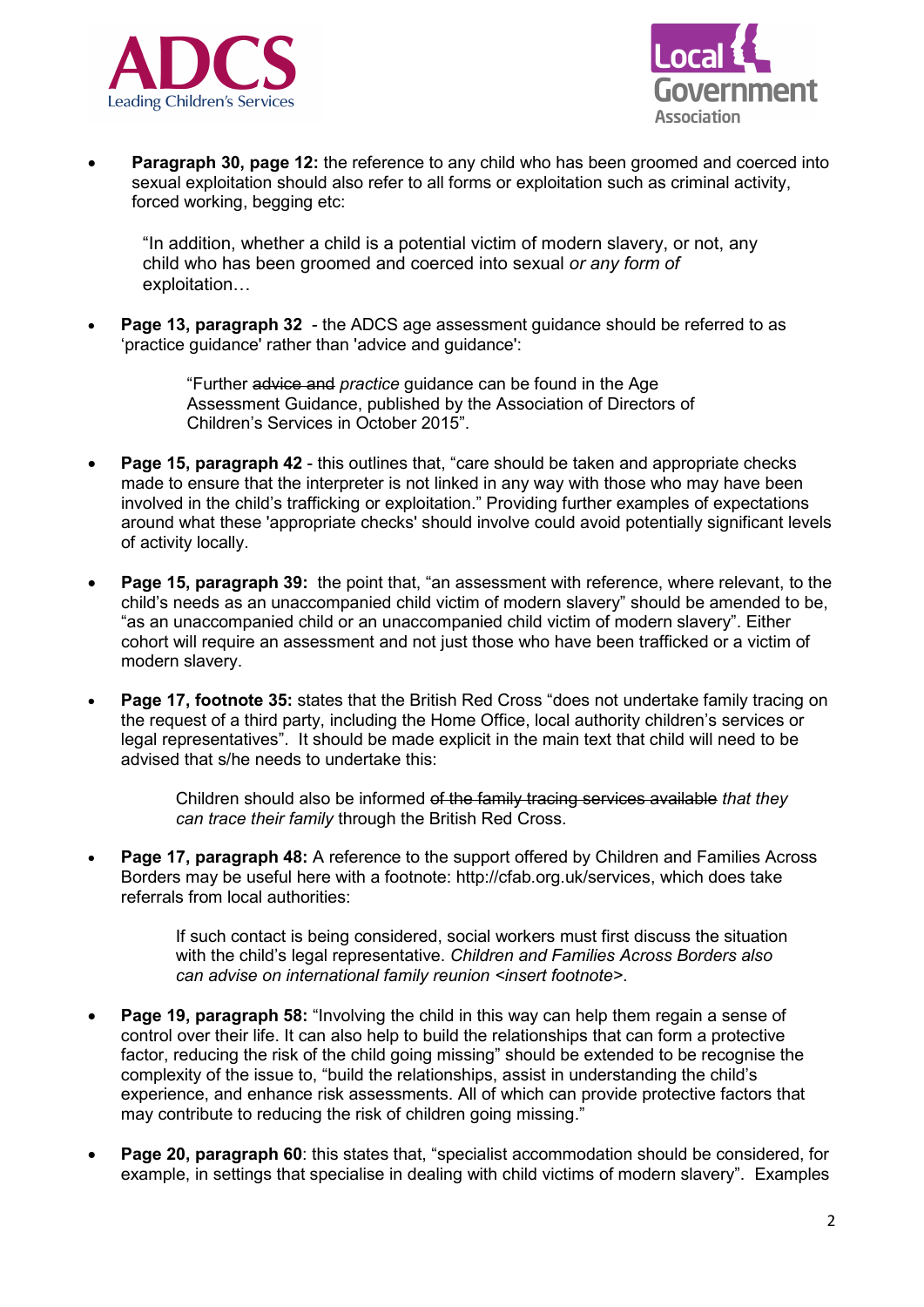



would be useful here as we are not clear what currently exists that has sufficient capacity for local authorities to access.

- **Page 21, paragraph 64**: this refers to the additional advocacy support in the form of Independent Child Trafficking Advocates (ICTAs) is available in Greater Manchester, Hampshire and the Isle of Wight and across Wales. Given these pilots are ongoing and the still results to be explored post an extension to the pilots, this time-specific reference does not seem to be an appropriate inclusion for in statutory guidance. We suggest this paragraph is removed entirely or at the very least the resources referred mentioned via a footnote.
- **Page 22, paragraph 68:** the reference to duties on local authorities to provide support to former unaccompanied children who have exhausted their appeal rights (ARE) given should be moved to the section on 'Immigration status and transition planning'. Given the section it is currently placed in has a more general focus on supporting Care Leavers and given the legal complexity, this reference to ARE care leavers should form a distinct paragraph added in before paragraph 77 on page 25. This will assist with ensuring considerations of future – and uncertain - immigration status are part of transitional planning.
- **Page 24, point IV:** there should need to be clarity about the decision making process even if the child is in the care of the authority i.e. that the final decision rests with the Home Office. There should be clarity whether there could be a role for local authorities in assessing any risk around return if the child is stopped at port – or an outline of the role of the ISS[/CfAB](http://cfab.org.uk/what-we-do) in providing advice in this circumstance.
- **Page 25, Paragraph 76:** paragraph 75 helpfully indicates the possible outcomes of the asylum or immigration process for children. Reflecting this, we now feel the suggested use of 'contingency' may not clarify fully that there are a range of different outcomes, including the possibility of a refusal. We support the suggested changes from the No Resource to Public Funds (NRPF) Network to this paragraph. A point also should be added around how children can be helped to cope with a lack of certainty on a decision on their immigration status as part of pathway planning; for example: "Social workers and those working with children should recognise the impact of any uncertainty and instability on children and be ready to support them. This can offer a protective factor in terms of helping children to feel safe and thus can potentially reduce the risks of children going missing through fear."
- **Page 26**, **paragraph 79:** the reference to the appeal rights exhausted cohort should also be placed before paragraph 77 (see suggested change to paragraph 68 above).

#### **7. Is there anything further which should be added to the revised guidance?**

We support the submission from the NRPF Network that additions to the guidance should include:

- **Page 10, paragraph 18**: further clarity about the local authority role in securing legal advice for a child could be included in line with the Local Government Ombudsman recommendations in the Greenwich Council report.
- **Page 23, paragraph 70:** a point that when a young person is on a route to settlement, the transition planning will need include when they may need to seek legal advice/ take further action to extend their leave or apply for settlement should be added here.
- The new paragraphs on those refused asylum (see above) should provide more information of the restrictions on local authority support for adults without immigration status in Schedule